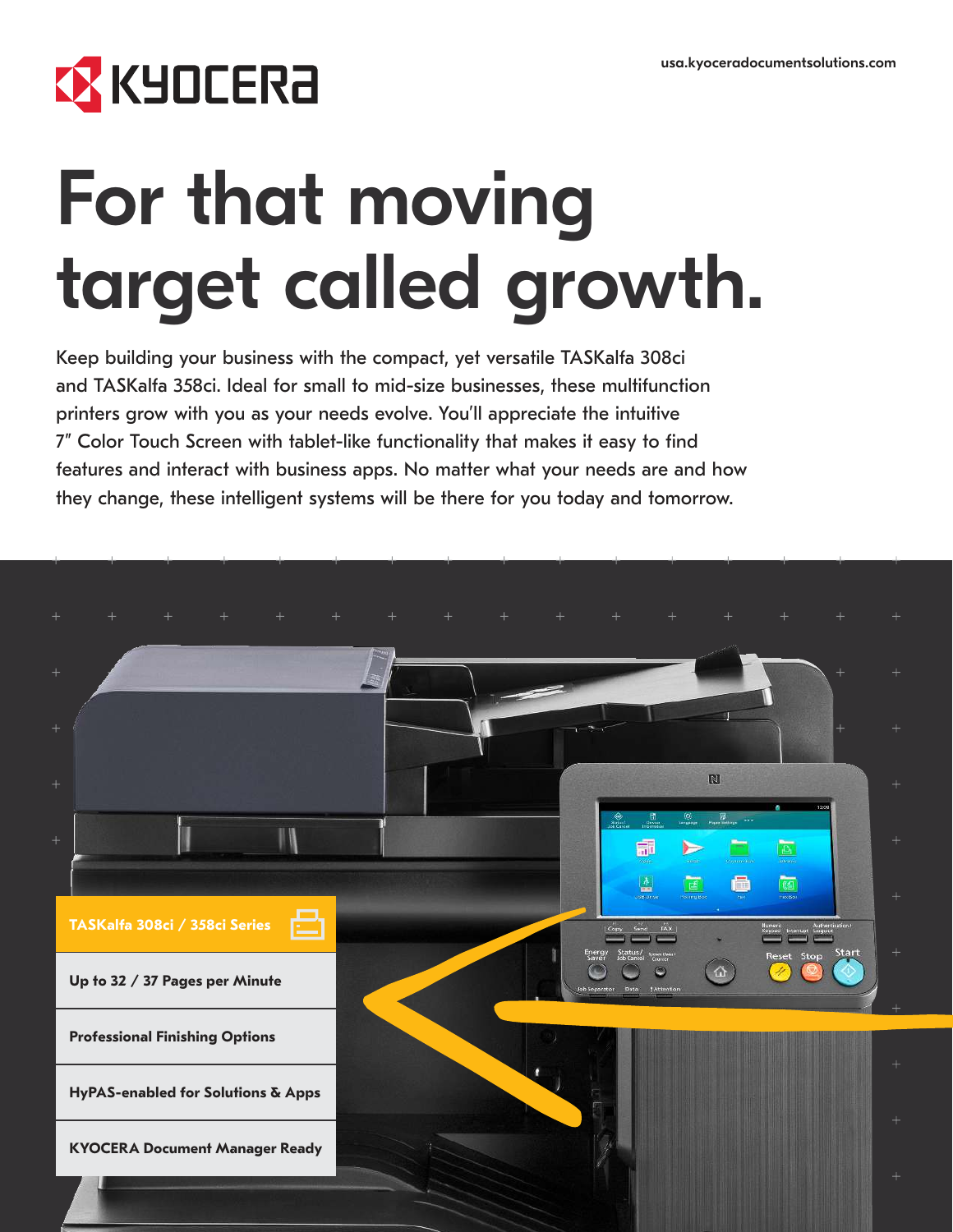## The TASKalfa 308ci / 358ci Series Options



**Only available for the TASKalfa 358ci model Available for both the TASKalfa 308ci and 358ci models** <sup>1</sup>Requires **AK-5100** <sup>2</sup> Requires **PF-5120**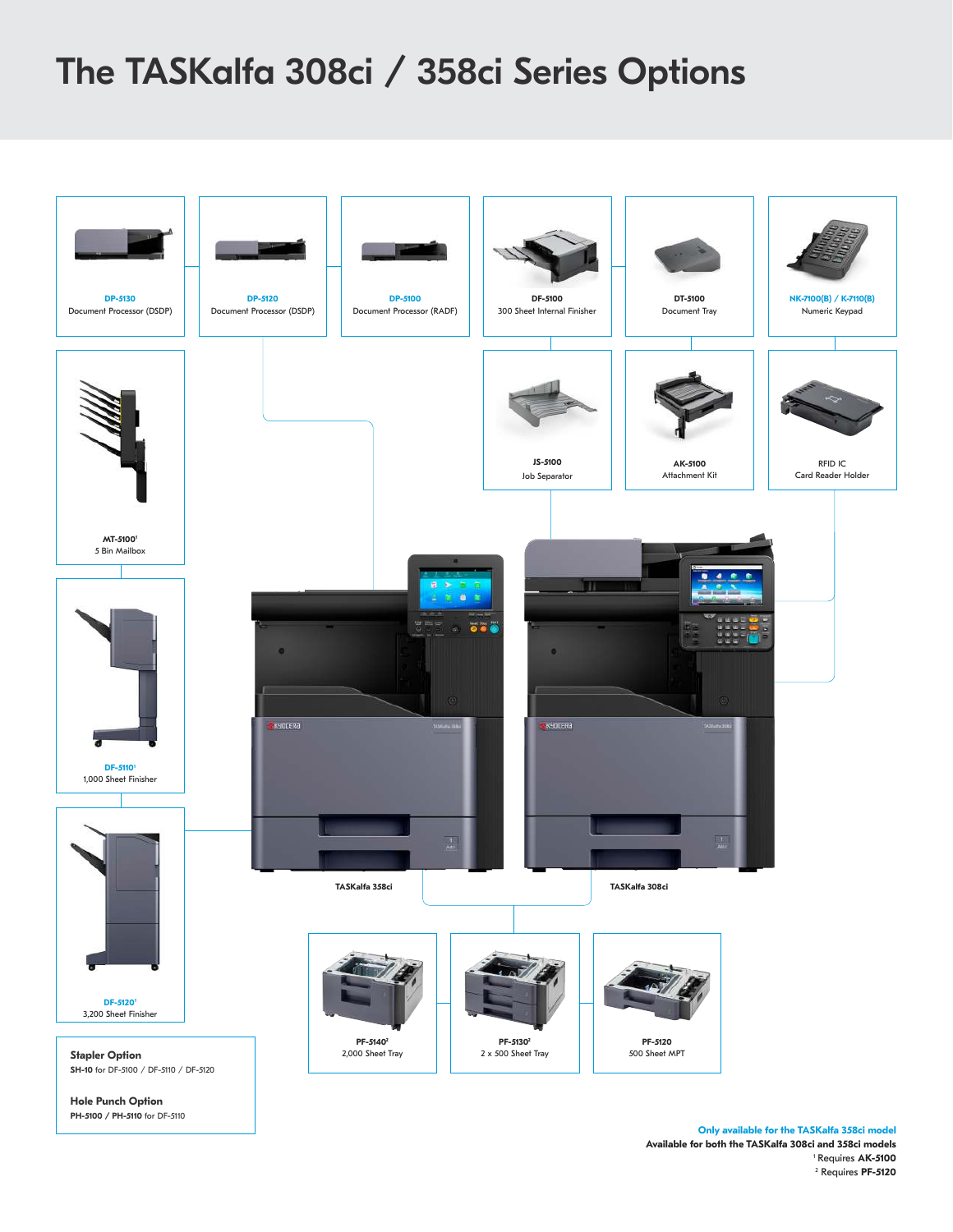## General Specifications



### TASKalfa 358ci

#### **Pages Per Minute:**

Color and Black – Letter: 37 ppm, Legal: 30 ppm, A4: 35 ppm **Warm Up Time:** 24 Seconds or Less (Power On) **First Page Out:**  Copy: 5.9 Seconds or Less Black, 7.3 Seconds or Less Color;

Print: 5.5 Seconds or Less Black, 6.5 Seconds or Less Color **Typical Electricity Consumption (TEC):** 120V: 1.86 kWh / week; 220V: 1.66 kWh / week **Weight:** 104.5 lbs (excludes Optional Document Processor) **Maximum Monthly Duty Cycle:** 100,000 Pages per Month

#### **Basic Specifications**

**Display:** New 7" 800 x 480 dot Color Touch Screen Control Panel **Resolution:** 600 x 600 dpi; 1200 x 1200 dpi (At reduced speed) **Memory:** 4GB Standard **Hard Disk Drive:** 320GB HDD Standard **Standard Output Tray:** Statement - Legal / 500 sheets; up to 8.5" x 48" Banner / Single Sheet **Electrical Requirements:** 120V, 60Hz, 8.9A; 220-240V, 50Hz, 5.4A **Dimensions:** 21.65" W x 19.96" D x 29.13" H

#### **Print Specifications**

**Standard Controller:** Freescale QorIQ T1024 / 1.0GHz **PDLs / Emulations:** PRESCRIBE, PCL6 (PCL-XL / PCL5c), KPDL3 (PS3), XPS, OPEN XPS;

**Optional** (**UG-34**): IBM ProPrinter, Line Printer, LQ-850

**Print Resolution:** Up to 1200 x 1200 dpi (At reduced speed) **Interfaces:** Standard: 10/100/1000BaseTX, Hi-Speed USB 2.0, 3 USB Host Interfaces, 2 Expansion Slots

#### **Scan Specifications**

**Scan Speeds (mono/color) @ 300 dpi: DP-5100:** Simplex: 60, 62 ipm BW / 60, 62 ipm Color; Duplex: 26, 27 ipm BW / 26, 27 ipm Color **DP-5120:** Simplex: 60, 62 ipm BW / 60, 62 ipm Color; Duplex: 120, 124 ipm BW / 120, 124 ipm Color **DP-5130:** Simplex: 85, 87 ipm BW / 65, 67 ipm Color; Duplex: 170, 174 ipm BW / 130, 134 ipm Color

#### **Copy Specifications**

**Job Management:** 1,000 Department Codes

#### **Optional Document Processors**

**Type / Capacity: DP-5100<sup>2</sup>** : Reversing Automatic Document Processor / 75 Sheets **DP-5120<sup>2</sup>** : Dual Scan Document Processor / 100 Sheets **DP-5130<sup>2</sup>** : Dual Scan Document Processor / 270 Sheets

**Acceptable Originals:** 5.5" x 8.5" – 8.5" x 74.8" (1900mm) **Acceptable Weights: DP-5100**: Simplex:  $13 - 32$  lb Bond ( $50 - 120$ asm): Duplex:  $13 - 32$  lb Bond  $(50 - 120$ asm) **DP-5120**: Simplex:  $13 - 32$  lb Bond ( $50 - 120$ gsm); Duplex: 13 – 32 lb Bond (50 – 120gsm) **DP-5130**:

Simplex:  $13 - 32$  lb Bond ( $50 - 120$ asm): Duplex:  $13 - 32$  lb Bond  $(50 - 120)$ gsm

#### **Optional Fax Processors**

**Fax Type**: Fax System 10(X) **Fax Memory**: Standard 170 MB (No scalability: Maximum 170 MB)

#### **Optional 1,000 Sheet Finisher DF-51103,4**

**Stack / Staple Capacity: Main Tray:** 1,000 Sheets (up to 80gsm) / 50 Sheets (up to 24 lb Bond [90gsm]) **Paper Size:** 5.5" x 8.5" – 8.5" x 14" **Paper Weight:** 16 lb Bond – 120 lb Index (60 – 220gsm) **Edge Staple Position:** 3 Positions: Top Left, Bottom Left, Center Bind **Optional Punch:** PH-5100 2 and 3 Hole Punch Unit, Supports 5.5" x 8.5" – 8.5" x 14"; 16 lb Bond – 120 lb Index (60 – 220gsm) **Dimensions:** 23.27" W x 20.35" D x 39.58" H

#### **Optional 3,200 Sheet Finisher DF-51203,4 Stack / Staple Capacity:** Main Tray (A): 3,000 Sheets; Sub Tray (B):

200 Sheets / 50 Sheets **Paper Size:** 5.5" x 8.5" – 8.5" x 14" **Paper Weight:** 16 lb Bond – 120 lb Index (60 – 220gsm) **Edge Staple Position:** 3 Positions: Top Left, Bottom Left, Center Bind **Standard Punch:** PH-5100 2 and 3 Hole Punch Unit, Supports  $5.5'' \times 8.5'' - 8.5'' \times 14''$ ; 16 lb Bond - 120 lb Index  $(60 - 220)$ gsm **Dimensions:** 25.59" W x 20.94" D x 42.35" H

#### **Additional Options**

Bridge Unit Attachment Kit (AK-5100), Job Separator3 (JS-5100), Internet Fax Kit (A), Card Authentication Kit (B), ThinPrint (UG-33), Emulation (UG-34), Document Tray (DT-5100), Scan Extension Kit (A) for Searchable PDF/OCR, Key Counter, Key Counter Attachment Kit, Card Reader Holder (11), 5 Bin Mailbox (MT-5100), Wireless Card IB-50, Wireless Card IB-51

### TASKalfa 308ci

#### **Pages Per Minute:**

Color and Black – Letter: 32 ppm, Legal: 26 ppm, A4: 30 ppm **Warm Up Time:** 20 Seconds or Less (Power On)

**First Page Out:**  Copy: 6.4 Seconds or Less Black, 7.8 Seconds or Less Color; Print: 7.0 Seconds or Less Black, 8.0 Seconds or Less Color **Typical Electricity Consumption (TEC):** 120V: 1.55 kWh/week; 220V: 1.43 kWh/week

**Weight:** 109.3 lbs (includes Standard RADF) **Maximum Monthly Duty Cycle:** 100,000 Pages per Month

#### **Basic Specifications**

**Display:** 7" Color Touch Screen Control Panel **Resolution:** 600 x 600 dpi; 1200 x 1200 dpi (At reduced speed) **Memory:** 1.5GB Standard (3GB Maximum) **Hard Disk Drive:** Optional 32GB (HD-6) or 128GB (HD-7) SSD **Standard Output Tray:** Statement - Legal / 500 Sheets **Electrical Requirements:** 120V, 60Hz, 8.5A; 220-240V, 50Hz, 5.3A **Dimensions:** 21.65" W x 19.96" D x 29" H (includes RADF)

#### **Print Specifications**

**Standard Controller:** Main: SoC (PPC465S) 1GHz **PDLs / Emulations:** PRESCRIBE, PCL6 (PCL-XL/PCL5c), KPDL3 (PS3), XPS, OPEN XPS

**Print Resolution:** Up to 1200 x 1200 dpi (At reduced speed)

**Interfaces:** Standard: 10/100/1000BaseTX, Hi-Speed USB 2.0, 2 USB Host Interfaces, 2 Expansion Slots **Scan Specifications Scan Speeds (mono/color) @ 300 dpi:**

**STD:** Simplex: 40, 42 ipm BW / 30, 32 ipm Color: Duplex: 17, 18 ipm BW / 13 ipm Color

#### **Copy Specifications**

**Job Management:** 100 Department Codes

#### **Standard Document Processor**

**Type / Capacity:** Standard Reversing Automatic Document Processor / 75 Sheets **Acceptable Originals:** 5.5" x 8.5" – 8.5" x 36" (915mm) **Acceptable Weights:** Simplex: 13 – 32 lb Bond (50 – 120gsm);

Duplex: 13 – 32 lb Bond (50 – 120gsm) **Optional Fax Processors**

**Fax Type**: Fax System 11 **Fax Memory**: 3.5 MB

#### **Additional Options**

Bridge Unit Attachment Kit (AK-5100), Job Separator2 (JS-5100), Card Authentication Kit (B), Gigabit NIC (IB-50), IEEE802.11b/g/n (IB-51), ThinPrint (UG-33), Document Tray (DT-5100), Card Reader Holder (11), SD Card<sup>4</sup> (16 or 32GB), 5 Bin Mailbox (MT-5100), Scan Extension Kit, Wireless Card IB-35